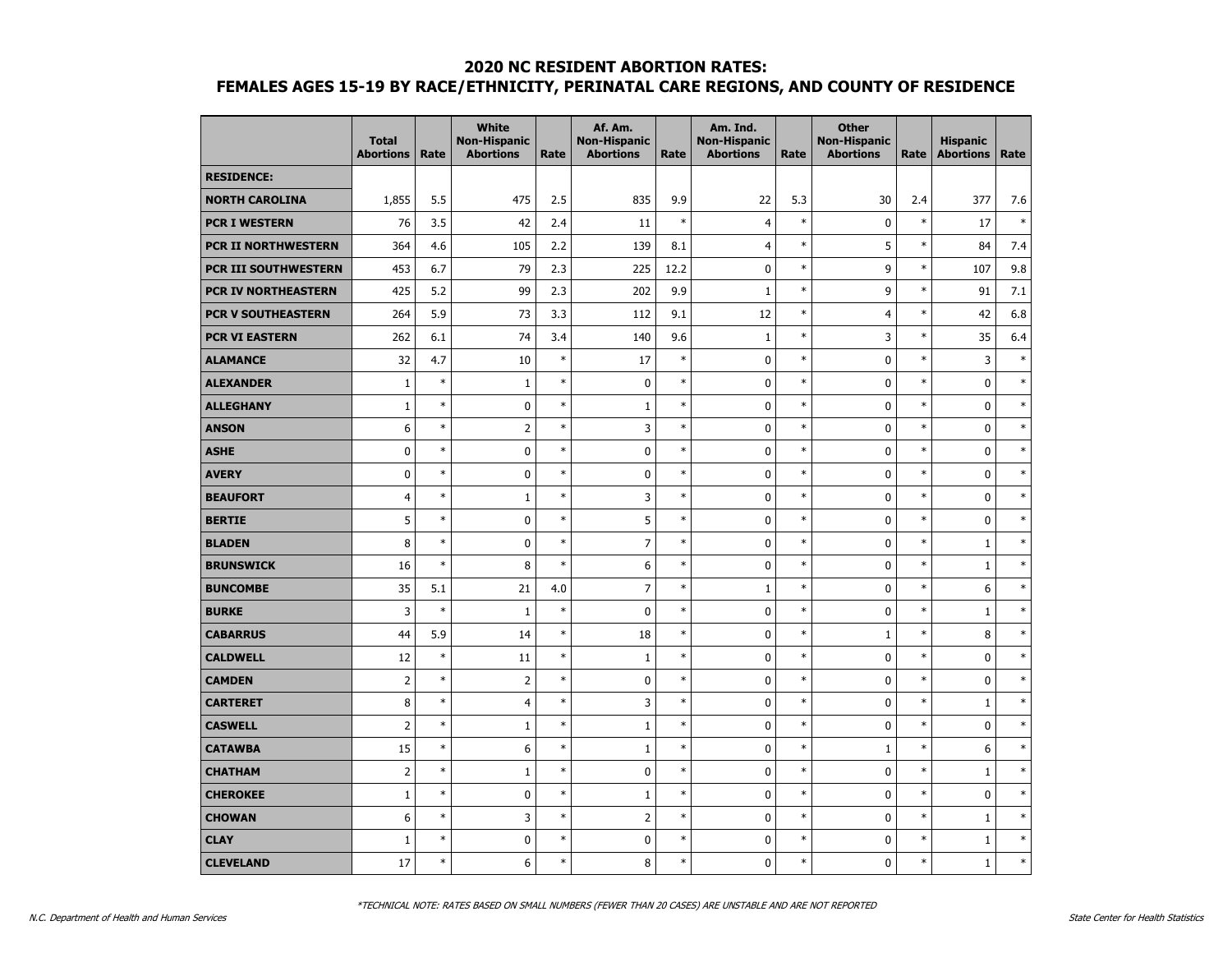|                   | <b>Total</b><br><b>Abortions</b> | Rate   | <b>White</b><br><b>Non-Hispanic</b><br><b>Abortions</b> | Rate   | Af. Am.<br><b>Non-Hispanic</b><br><b>Abortions</b> | Rate   | Am. Ind.<br><b>Non-Hispanic</b><br><b>Abortions</b> | Rate   | <b>Other</b><br><b>Non-Hispanic</b><br><b>Abortions</b> | Rate   | <b>Hispanic</b><br><b>Abortions</b> | Rate   |
|-------------------|----------------------------------|--------|---------------------------------------------------------|--------|----------------------------------------------------|--------|-----------------------------------------------------|--------|---------------------------------------------------------|--------|-------------------------------------|--------|
| <b>COLUMBUS</b>   | 9                                | $\ast$ | 3                                                       | $\ast$ | 3                                                  | $\ast$ | $\mathbf 1$                                         | $\ast$ | $\pmb{0}$                                               | $\ast$ | $1\,$                               | $\ast$ |
| <b>CRAVEN</b>     | 14                               | $\ast$ | $\overline{2}$                                          | $\ast$ | 8                                                  | $\ast$ | 0                                                   | $\ast$ | $\mathbf 0$                                             | $\ast$ | 3                                   | $\ast$ |
| <b>CUMBERLAND</b> | 78                               | 7.5    | 17                                                      | $\ast$ | 34                                                 | 7.1    | $\overline{4}$                                      | $\ast$ | $\mathbf{1}$                                            | $\ast$ | 12                                  | $\ast$ |
| <b>CURRITUCK</b>  | 3                                | $\ast$ | 3                                                       | $\ast$ | $\pmb{0}$                                          | $\ast$ | 0                                                   | $\ast$ | 0                                                       | $\ast$ | 0                                   | $\ast$ |
| <b>DARE</b>       | $\overline{4}$                   | $\ast$ | 3                                                       | $\ast$ | $\pmb{0}$                                          | $\ast$ | 0                                                   | $\ast$ | $\pmb{0}$                                               | $\ast$ | $\mathbf{1}$                        | $\ast$ |
| <b>DAVIDSON</b>   | 14                               | $\ast$ | 6                                                       | $\ast$ | 3                                                  | $\ast$ | $\mathbf 1$                                         | $\ast$ | $\overline{2}$                                          | $\ast$ | $\overline{2}$                      | $\ast$ |
| <b>DAVIE</b>      | 3                                | $\ast$ | $\overline{2}$                                          | $\ast$ | $\pmb{0}$                                          | $\ast$ | 0                                                   | $\ast$ | $\pmb{0}$                                               | $\ast$ | $\pmb{0}$                           | $\ast$ |
| <b>DUPLIN</b>     | 10                               | $\ast$ | $\overline{4}$                                          | $\ast$ | $\mathbf{1}$                                       | $\ast$ | 0                                                   | $\ast$ | 0                                                       | $\ast$ | 3                                   | $\ast$ |
| <b>DURHAM</b>     | 86                               | 8.0    | $\overline{4}$                                          | $\ast$ | 58                                                 | 12.0   | 0                                                   | $\ast$ | $\overline{2}$                                          | $\ast$ | 19                                  | $\ast$ |
| <b>EDGECOMBE</b>  | 16                               | $\ast$ | $\mathbf 0$                                             | $\ast$ | 14                                                 | $\ast$ | 0                                                   | $\ast$ | 0                                                       | $\ast$ | $\mathbf 0$                         | $\ast$ |
| <b>FORSYTH</b>    | 81                               | 5.8    | $\overline{7}$                                          | $\ast$ | 39                                                 | 9.2    | 0                                                   | $\ast$ | $\pmb{0}$                                               | $\ast$ | 28                                  | 9.8    |
| <b>FRANKLIN</b>   | 11                               | $\ast$ | 3                                                       | $\ast$ | $\overline{2}$                                     | $\ast$ | 0                                                   | $\ast$ | 0                                                       | $\ast$ | $\overline{3}$                      | $\ast$ |
| <b>GASTON</b>     | 30                               | 4.5    | 6                                                       | $\ast$ | 14                                                 | $\ast$ | 0                                                   | $\ast$ | $\mathbf{1}$                                            | $\ast$ | 6                                   | $\ast$ |
| <b>GATES</b>      | $\pmb{0}$                        | $\ast$ | 0                                                       | $\ast$ | $\pmb{0}$                                          | $\ast$ | 0                                                   | $\ast$ | 0                                                       | $\ast$ | $\bf{0}$                            | $\ast$ |
| <b>GRAHAM</b>     | $\pmb{0}$                        | $\ast$ | $\pmb{0}$                                               | $\ast$ | $\pmb{0}$                                          | $\ast$ | 0                                                   | $\ast$ | $\pmb{0}$                                               | $\ast$ | $\pmb{0}$                           | $\ast$ |
| <b>GRANVILLE</b>  | 12                               | $\ast$ | 6                                                       | $\ast$ | 3                                                  | $\ast$ | 0                                                   | $\ast$ | $\pmb{0}$                                               | $\ast$ | $\overline{2}$                      | $\ast$ |
| <b>GREENE</b>     | 3                                | $\ast$ | $\mathbf{1}$                                            | $\ast$ | $\overline{2}$                                     | $\ast$ | 0                                                   | $\ast$ | 0                                                       | $\ast$ | 0                                   | $\ast$ |
| <b>GUILFORD</b>   | 128                              | 6.0    | 17                                                      | $\ast$ | 78                                                 | 8.8    | $\overline{2}$                                      | $\ast$ | $\overline{2}$                                          | $\ast$ | 16                                  | $\ast$ |
| <b>HALIFAX</b>    | 15                               | $\ast$ | $\overline{2}$                                          | $\ast$ | 12                                                 | $\ast$ | 0                                                   | $\ast$ | $\mathbf 0$                                             | $\ast$ | $\mathbf{1}$                        | $\ast$ |
| <b>HARNETT</b>    | 26                               | 5.8    | 5                                                       | $\ast$ | 11                                                 | $\ast$ | $\mathbf 1$                                         | $\ast$ | $\mathbf{1}$                                            | $\ast$ | $\overline{4}$                      | $\ast$ |
| <b>HAYWOOD</b>    | $\overline{2}$                   | $\ast$ | $\mathbf 1$                                             | $\ast$ | $\pmb{0}$                                          | $\ast$ | 0                                                   | $\ast$ | $\pmb{0}$                                               | $\ast$ | $\pmb{0}$                           | $\ast$ |
| <b>HENDERSON</b>  | 13                               | $\ast$ | 6                                                       | $\ast$ | $\overline{2}$                                     | $\ast$ | 0                                                   | $\ast$ | 0                                                       | $\ast$ | 5                                   | $\ast$ |
| <b>HERTFORD</b>   | 3                                | $\ast$ | 0                                                       | $\ast$ | $\overline{2}$                                     | $\ast$ | $\mathbf 0$                                         | $\ast$ | 0                                                       | $\ast$ | $\mathbf{1}$                        | $\ast$ |
| <b>HOKE</b>       | 12                               | $\ast$ | $\mathbf{1}$                                            | $\ast$ | 8                                                  | $\ast$ | $\overline{2}$                                      | $\ast$ | $\mathbf 0$                                             | $\ast$ | $\mathbf{1}$                        | $\ast$ |
| <b>HYDE</b>       | $\pmb{0}$                        | $\ast$ | $\pmb{0}$                                               | $\ast$ | $\pmb{0}$                                          | $\ast$ | 0                                                   | $\ast$ | $\pmb{0}$                                               | $\ast$ | $\pmb{0}$                           | $\ast$ |
| <b>IREDELL</b>    | 25                               | 4.3    | 13                                                      | $\ast$ | $1\,$                                              | $\ast$ | $1\,$                                               | $\ast$ | $\pmb{0}$                                               | $\ast$ | 8                                   | $\ast$ |
| <b>JACKSON</b>    | 6                                | $\ast$ | 3                                                       | $\ast$ | $\pmb{0}$                                          | $\ast$ | $1\,$                                               | $\ast$ | 0                                                       | $\ast$ | $\overline{2}$                      | $\ast$ |
| <b>JOHNSTON</b>   | 25                               | 3.6    | 10                                                      | $\ast$ | 5                                                  | $\ast$ | 0                                                   | $\ast$ | 0                                                       | $\ast$ | 10                                  | $\ast$ |
| <b>JONES</b>      | $\mathbf{1}$                     | $\ast$ | 0                                                       | $\ast$ | $\pmb{0}$                                          | $\ast$ | 0                                                   | $\ast$ | 0                                                       | $\ast$ | $\mathbf 0$                         | $\ast$ |
| <b>LEE</b>        | 6                                | $\ast$ | $\overline{2}$                                          | $\ast$ | $\mathsf 2$                                        | $\ast$ | 0                                                   | $\ast$ | $\mathbf{1}$                                            | $\ast$ | $1\,$                               | $\ast$ |
| <b>LENOIR</b>     | $\overline{7}$                   | $\ast$ | $\overline{2}$                                          | $\ast$ | 3                                                  | $\ast$ | $\mathbf 0$                                         | $\ast$ | 0                                                       | $\ast$ | $\overline{2}$                      | $\ast$ |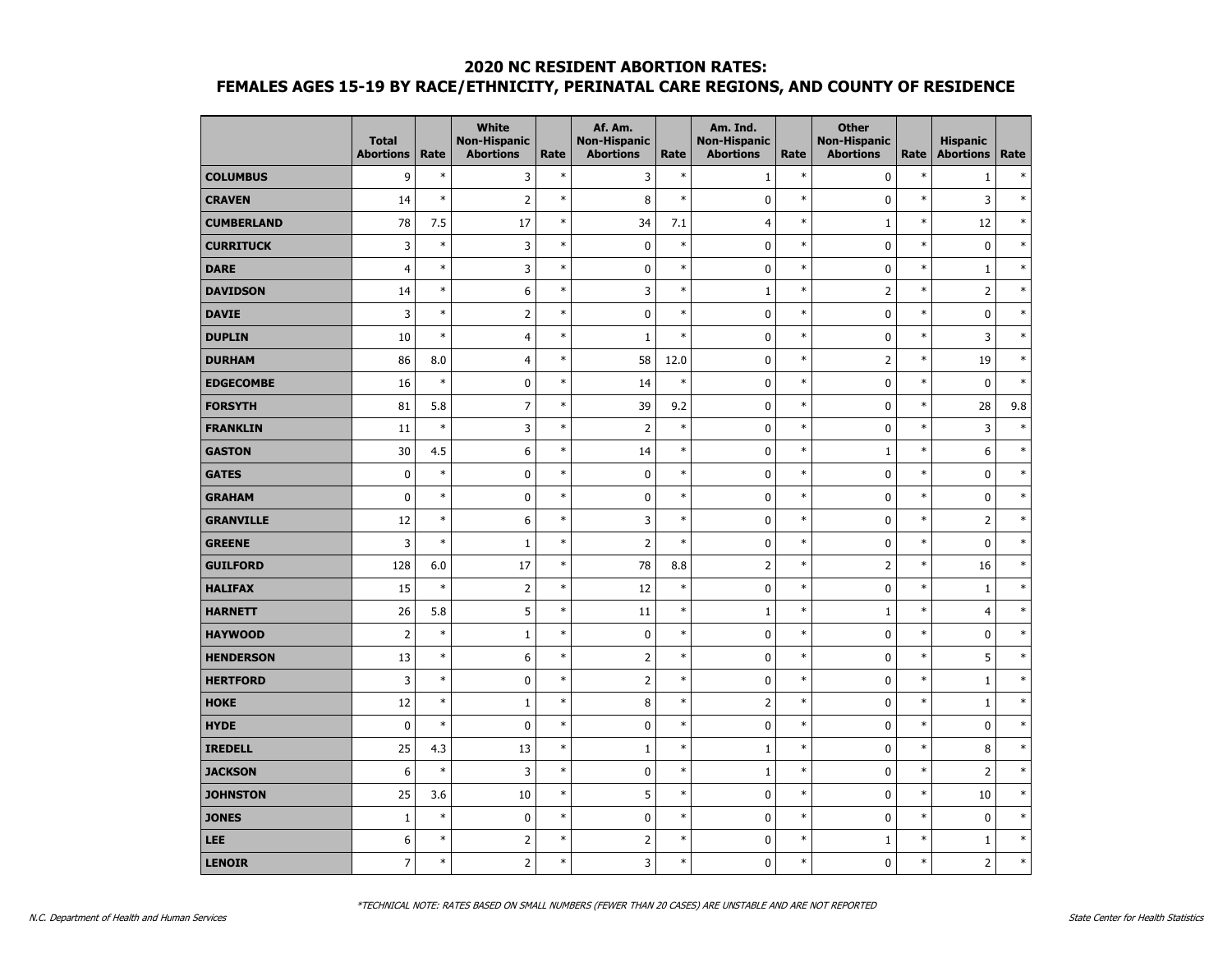|                    | <b>Total</b><br><b>Abortions</b> | Rate   | <b>White</b><br><b>Non-Hispanic</b><br><b>Abortions</b> | Rate   | Af. Am.<br><b>Non-Hispanic</b><br><b>Abortions</b> | Rate   | Am. Ind.<br><b>Non-Hispanic</b><br><b>Abortions</b> | Rate   | <b>Other</b><br><b>Non-Hispanic</b><br><b>Abortions</b> | Rate   | <b>Hispanic</b><br><b>Abortions</b> | Rate   |
|--------------------|----------------------------------|--------|---------------------------------------------------------|--------|----------------------------------------------------|--------|-----------------------------------------------------|--------|---------------------------------------------------------|--------|-------------------------------------|--------|
| <b>LINCOLN</b>     | $\overline{7}$                   | $\ast$ | 3                                                       | $\ast$ | $\mathbf{1}$                                       | $\ast$ | 0                                                   | $\ast$ | $\mathbf 0$                                             | $\ast$ | $\mathbf 1$                         | $\ast$ |
| <b>MCDOWELL</b>    | $\overline{4}$                   | $\ast$ | 3                                                       | $\ast$ | $\pmb{0}$                                          | $\ast$ | 0                                                   | $\ast$ | $\pmb{0}$                                               | $\ast$ | $1\,$                               | $\ast$ |
| <b>MACON</b>       | $\overline{2}$                   | $\ast$ | $\overline{2}$                                          | $\ast$ | $\pmb{0}$                                          | $\ast$ | 0                                                   | $\ast$ | $\pmb{0}$                                               | $\ast$ | $\pmb{0}$                           | $\ast$ |
| <b>MADISON</b>     | $1\,$                            | $\ast$ | $\mathbf{1}$                                            | $\ast$ | 0                                                  | $\ast$ | 0                                                   | $\ast$ | 0                                                       | $\ast$ | 0                                   | $\ast$ |
| <b>MARTIN</b>      | $\mathbf 0$                      | $\ast$ | $\mathbf 0$                                             | $\ast$ | $\mathbf 0$                                        | $\ast$ | 0                                                   | $\ast$ | 0                                                       | $\ast$ | $\mathbf 0$                         | $\ast$ |
| <b>MECKLENBURG</b> | 310                              | 8.7    | 37                                                      | 2.7    | 175                                                | 13.8   | 0                                                   | $\ast$ | $\overline{7}$                                          | $\ast$ | 72                                  | 10.9   |
| <b>MITCHELL</b>    | $\mathbf 0$                      | $\ast$ | $\mathbf 0$                                             | $\ast$ | $\mathbf 0$                                        | $\ast$ | $\mathbf 0$                                         | $\ast$ | $\mathbf 0$                                             | $\ast$ | $\mathbf 0$                         | $\ast$ |
| <b>MONTGOMERY</b>  | 6                                | $\ast$ | $1\,$                                                   | $\ast$ | $\overline{2}$                                     | $\ast$ | $\pmb{0}$                                           | $\ast$ | $\mathbf 0$                                             | $\ast$ | 3                                   | $\ast$ |
| <b>MOORE</b>       | 8                                | $\ast$ | 3                                                       | $\ast$ | 3                                                  | $\ast$ | 0                                                   | $\ast$ | 0                                                       | $\ast$ | $\mathbf 1$                         | $\ast$ |
| <b>NASH</b>        | 27                               | 9.0    | 4                                                       | $\ast$ | 19                                                 | $\ast$ | $\pmb{0}$                                           | $\ast$ | $\pmb{0}$                                               | $\ast$ | 3                                   | $\ast$ |
| <b>NEW HANOVER</b> | 41                               | 5.1    | 16                                                      | $\ast$ | 17                                                 | $\ast$ | 0                                                   | $\ast$ | $\pmb{0}$                                               | $\ast$ | 6                                   | $\ast$ |
| <b>NORTHAMPTON</b> | 3                                | $\ast$ | $\pmb{0}$                                               | $\ast$ | 3                                                  | $\ast$ | $\pmb{0}$                                           | $\ast$ | $\mathbf 0$                                             | $\ast$ | $\pmb{0}$                           | $\ast$ |
| <b>ONSLOW</b>      | 33                               | 6.5    | 14                                                      | $\ast$ | $\overline{7}$                                     | $\ast$ | $\mathbf{1}$                                        | $\ast$ | 3                                                       | $\ast$ | 8                                   | $\ast$ |
| <b>ORANGE</b>      | 18                               | $\ast$ | 5                                                       | $\ast$ | 3                                                  | $\ast$ | 0                                                   | $\ast$ | $\mathbf{1}$                                            | $\ast$ | $\overline{7}$                      | $\ast$ |
| <b>PAMLICO</b>     | $\mathbf 1$                      | $\ast$ | $\mathbf 1$                                             | $\ast$ | $\pmb{0}$                                          | $\ast$ | 0                                                   | $\ast$ | $\pmb{0}$                                               | $\ast$ | $\pmb{0}$                           | $\ast$ |
| <b>PASQUOTANK</b>  | 5                                | $\ast$ | 3                                                       | $\ast$ |                                                    | $\ast$ | 0                                                   | $\ast$ | $\mathbf 0$                                             | $\ast$ | $\pmb{0}$                           | $\ast$ |
| <b>PENDER</b>      | $\overline{7}$                   | $\ast$ | 5                                                       | $\ast$ | $\mathbf 1$                                        | $\ast$ | $\pmb{0}$                                           | $\ast$ | 0                                                       | $\ast$ | $\pmb{0}$                           | $\ast$ |
| <b>PERQUIMANS</b>  | $\overline{2}$                   | $\ast$ | $\mathbf{1}$                                            | $\ast$ | $\mathbf 1$                                        | $\ast$ | 0                                                   | $\ast$ | $\mathbf 0$                                             | $\ast$ | $\mathbf 0$                         | $\ast$ |
| <b>PERSON</b>      | 9                                | $\ast$ | $\overline{4}$                                          | $\ast$ | 3                                                  | $\ast$ | 0                                                   | $\ast$ | $\mathbf 0$                                             | $\ast$ | $\mathbf 0$                         | $\ast$ |
| <b>PITT</b>        | 47                               | 6.0    | 15                                                      | $\ast$ | 28                                                 | 10.4   | 0                                                   | $\ast$ | $\mathbf 0$                                             | $\ast$ | $\overline{4}$                      | $\ast$ |
| <b>POLK</b>        | $\pmb{0}$                        | $\ast$ | $\pmb{0}$                                               | $\ast$ | $\pmb{0}$                                          | $\ast$ | 0                                                   | $\ast$ | $\pmb{0}$                                               | $\ast$ | $\pmb{0}$                           | $\ast$ |
| <b>RANDOLPH</b>    | 18                               | $\ast$ | 9                                                       | $\ast$ | $\overline{2}$                                     | $\ast$ | 0                                                   | $\ast$ | $\mathbf 0$                                             | $\ast$ | $\overline{7}$                      | $\ast$ |
| <b>RICHMOND</b>    | 9                                | $\ast$ | $1\,$                                                   | $\ast$ | 8                                                  | $\ast$ | $\pmb{0}$                                           | $\ast$ | $\mathbf 0$                                             | $\ast$ | $\pmb{0}$                           | $\ast$ |
| <b>ROBESON</b>     | 26                               | 5.5    | 6                                                       | $\ast$ | $\overline{7}$                                     | $\ast$ | $\overline{4}$                                      | $\ast$ | $\mathbf 0$                                             | $\ast$ | 8                                   | $\ast$ |
| <b>ROCKINGHAM</b>  | 10                               | $\ast$ | 4                                                       | $\ast$ | 3                                                  | $\ast$ | 0                                                   | $\ast$ | $\pmb{0}$                                               | $\ast$ | $\overline{2}$                      | $\ast$ |
| <b>ROWAN</b>       | 26                               | 5.9    | 9                                                       | $\ast$ | 9                                                  | $\ast$ | 0                                                   | $\ast$ | $\mathbf 0$                                             | $\ast$ | $\overline{7}$                      | $\ast$ |
| <b>RUTHERFORD</b>  | $\boldsymbol{6}$                 | $\ast$ | $\overline{4}$                                          | $\ast$ | $\mathbf 1$                                        | $\ast$ | 0                                                   | $\ast$ | $\mathbf 0$                                             | $\ast$ | $\mathbf 1$                         | $\ast$ |
| <b>SAMPSON</b>     | 13                               | $\ast$ | 6                                                       | $\ast$ | 3                                                  | $\ast$ | 0                                                   | $\ast$ | $\pmb{0}$                                               | $\ast$ | $\overline{4}$                      | $\ast$ |
| <b>SCOTLAND</b>    | 5                                | $\ast$ | $\mathbf{1}$                                            | $\ast$ |                                                    | $\ast$ | 0                                                   | $\ast$ | $\overline{2}$                                          | $\ast$ | $\pmb{0}$                           | $\ast$ |
| <b>STANLY</b>      | $\overline{7}$                   | $\ast$ | $\pmb{0}$                                               | $\ast$ | $\mathbf 1$                                        | $\ast$ | 0                                                   | $\ast$ | 0                                                       | $\ast$ | 5                                   | $\ast$ |
| <b>STOKES</b>      | $\mathbf{1}$                     | $\ast$ | $\mathbf{1}$                                            | $\ast$ | $\mathbf{0}$                                       | $\ast$ | $\mathbf{0}$                                        | $\ast$ | $\mathbf{0}$                                            | $\ast$ | $\mathbf{0}$                        | $\ast$ |